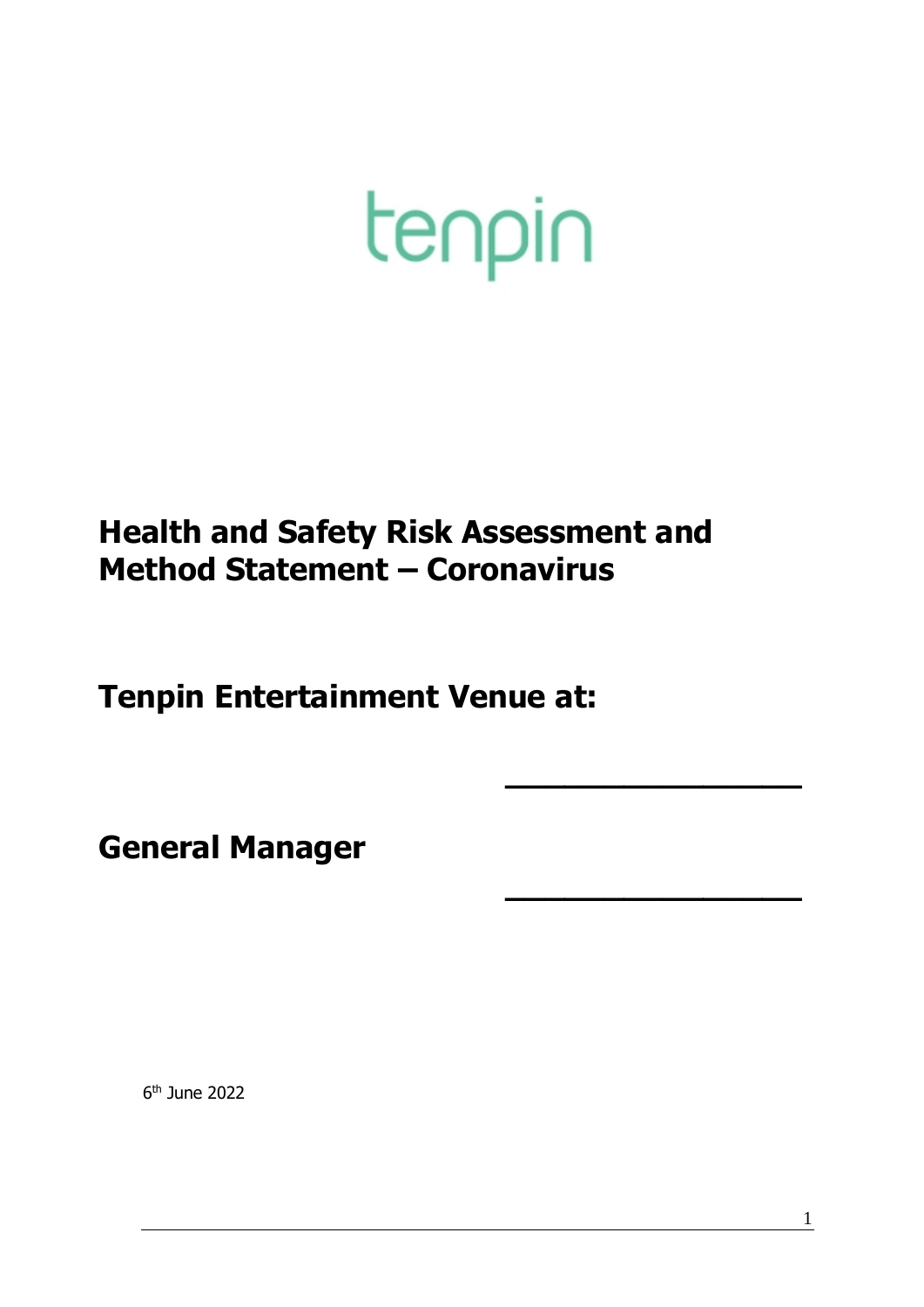# **Introduction**

The company will at all times prioritise the health of its employees, visitors and customers and will not, during the Covid recovery period, enforce employees to work under conditions in which they are not satisfied with the precautions being taken. Further, it will take the necessary steps to ensure that people are not put at undue risk by the activities of the company.

All reasonable precautions will be undertaken to protect the public from infection by following the government guidance and sector best practice guidelines

This risk assessment covers the risks posed by the coronavirus to Tenpin employees, customers and visitors to its premises.

It should be read in conjunction with the relevant risk assessments that have been undertaken by the company and which apply to the general tasks being undertaken by Tenpin employees.

This assessment does not cover the work undertaken by contractors or other third-party employees unless it directly affects Tenpin staff, customers or visitors to the premises. It is expected that any visiting contractor will have put into place their own control measures to protect their employees and reduce the risk of any infection spreading whilst at work.

Further assessment and procedures will be put into place whenever clarification and official advice is given for food premises.

#### **Guidance and official best practice**

This assessment has been conducted in accordance with the legal requirements laid down in the following regulations and guidance:-

> The Management of Health and Safety at Work regulations Personal Protective Equipment regulations Government coronavirus information and advice. COVID-19 Response spring 2021 Government advice and guidance given in April 2022 Bowling Secure Operating Protocols – Indoor Ten Pin Bowling

Recognition is given to the dynamic nature of the guidance and best practice being issued by official bodies. HSE and the devolved governments in Scotland and Wales as it relates to the work covered by the company..

When doing so the company will ensure that the latest advice is taken into account before amending any assessment.

#### **Principles of control**

The control measures put in place by the company have the sole purpose of preventing the spread of infection of the coronavirus.

Recognition is given to the fact that restrictions are easing and the emphasis is now on individuals as to whether they wear face coverings and continue with social distancing. However, the business is keen to ensure the continued safety of all those using its premises as the coronavirus can still be transmitted from person to person.

All sites will adhere to any local restrictions placed upon it by Governments or local authorities. Any restrictions placed on the site must be adhered to and takes precedence over any mitigation and risk control measures in this assessment.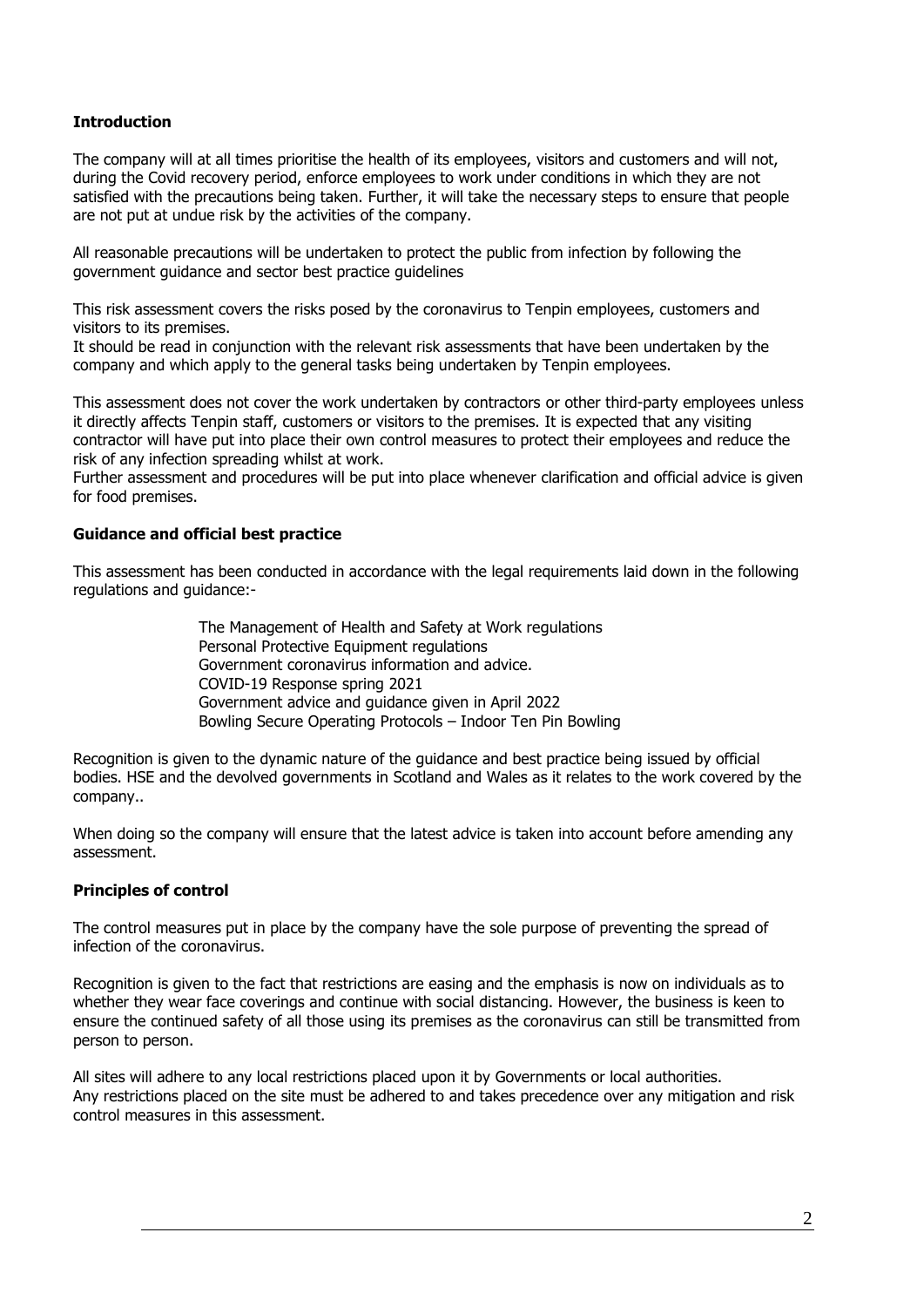## **Vaccine**.

All staff members will be encouraged to take up the offer of vaccination in line with government guidelines, however those who do not participate in the vaccination program will be allowed to continue with their normal work activities.

## **Methods of Assessment**

This assessment has been conducted having visited Bowling centres throughout the UK on many previous occasions and making reference to the existing safety assessments, liaising with the company operations and commercial directors and reviewing latest government advice on infection measures and the restrictions currently in force.

Reviews will be undertaken if:

There is significant change in the advice or best practice measures given by official departments.

There is a major incident or accident, or it becomes apparent that there are a number of minor incidents or near misses related to the works being undertaken.

There is a request by an enforcing officer or landlords management.

Where it becomes clear through evidence that the current assessment is no longer appropriate or adequate.

Further information

Company health and safety assessments. Cleaning and sanitation procedures. Working safely during Covid-19 checklists and procedures. Company food log and Checkit system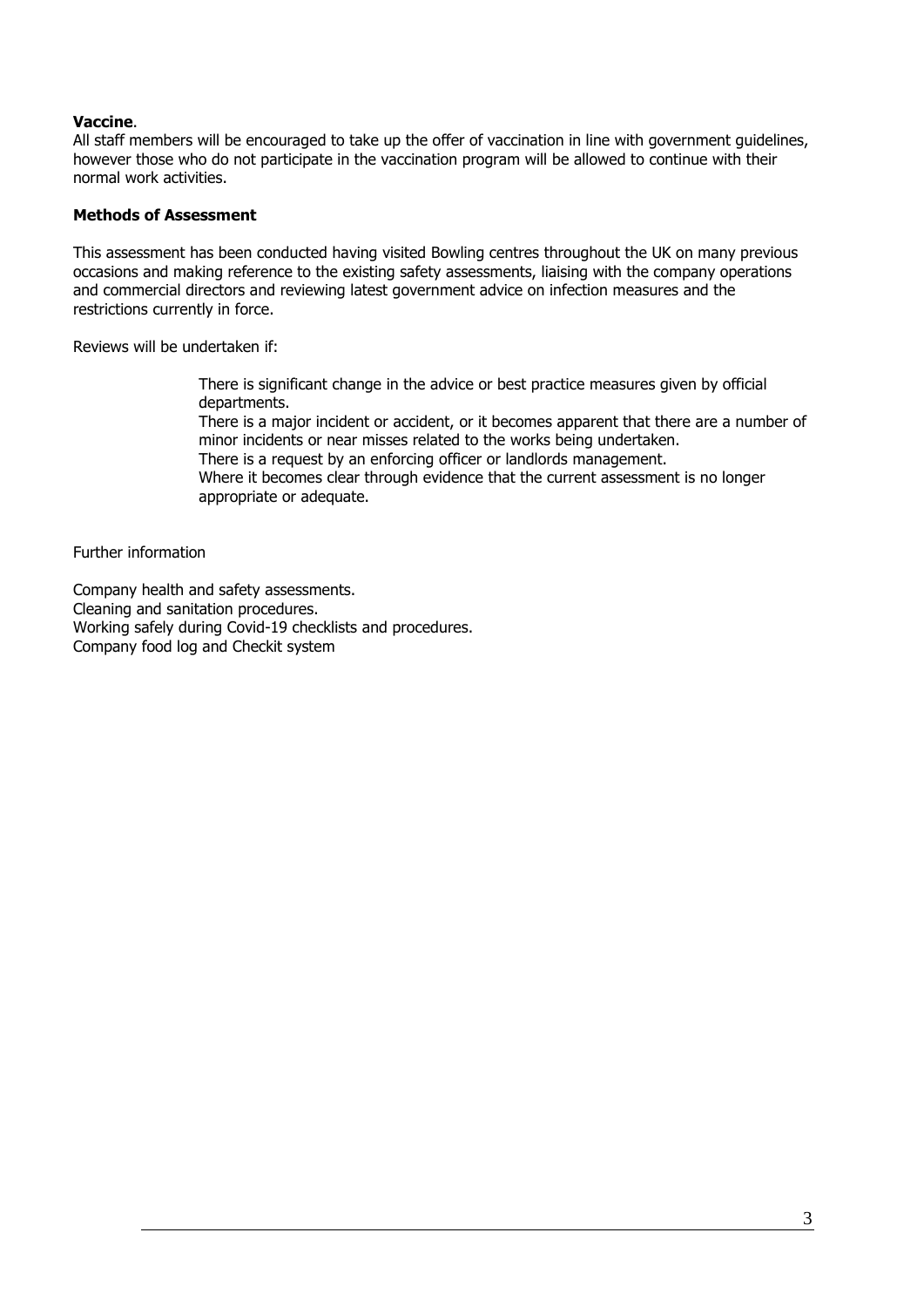| <b>GENERAL CONSIDERATIONS</b>               |                                                                                                                                                    |                                                                                                                                                                                                                                                                                                                                                                         |                                                                                                                                                                                                                                                                                      |                                                                                                              |                                     |  |
|---------------------------------------------|----------------------------------------------------------------------------------------------------------------------------------------------------|-------------------------------------------------------------------------------------------------------------------------------------------------------------------------------------------------------------------------------------------------------------------------------------------------------------------------------------------------------------------------|--------------------------------------------------------------------------------------------------------------------------------------------------------------------------------------------------------------------------------------------------------------------------------------|--------------------------------------------------------------------------------------------------------------|-------------------------------------|--|
| Hazards                                     | Who might be harmed and<br><b>How</b>                                                                                                              | <b>Control actions being Taken</b>                                                                                                                                                                                                                                                                                                                                      | What needs to be done                                                                                                                                                                                                                                                                | <b>Action by</b>                                                                                             | Dates of<br>completion              |  |
| Spreading<br>infection.                     | Tenpin employees may affect<br>customers and visitors to the<br>premises.<br>Staff may be infected from<br>customers or others in the<br>building. | Team members do not need to<br>self-isolate if they contract Covid<br>however they are encouraged to<br>stay at home if they feel unwell.<br>LFT tests are advised, but this will<br>not be compulsory, and they do<br>not have to isolate whilst awaiting<br>test results.<br>Team member may choose to wear<br>a face-covering, however this is a<br>personal choice. | Inform employees of the new<br>rules surrounding the infection<br>and precautionary measures.<br>Each site should hold a stock of<br>face coverings, should a<br>customer or team member<br>require one                                                                              | Team members.<br>Individual and line<br>management.<br>Operational director.<br>Safety adviser.<br>HR & GM's | Continuing until<br>further notice. |  |
| Protection of<br>pregnant staff<br>members. | Individual female staff who are<br>pregnant and remain at work in<br>the bowl.                                                                     | Each pregnant female member of<br>staff will be treated individually.                                                                                                                                                                                                                                                                                                   | Manager to conduct an<br>individual risk assessment to<br>ensure all necessary measures<br>are being taken and that the<br>staff member is comfortable at<br>work with the control measures<br>in place. An agreement to be<br>reached if additional covid<br>measures are required. | General manager                                                                                              | As required.                        |  |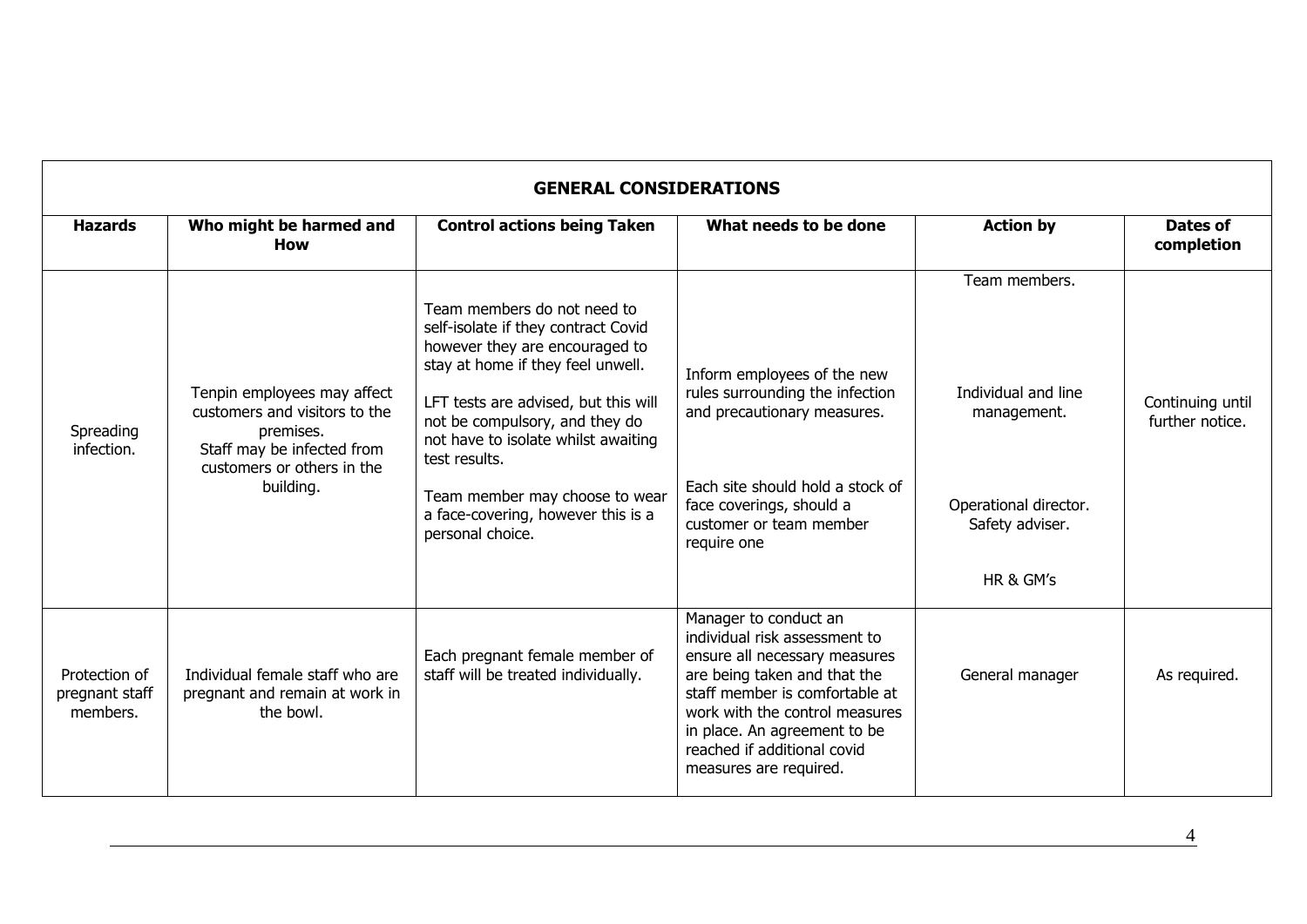| Accident or<br>emergency.                | All those within the building.                                                                            | Fire safety and evacuation<br>procedures in place to safeguard<br>people at site.<br>First aid kits and trained persons<br>on site to deal with accident. | Ensure First aider is on site<br>during opening hours.<br>First aid kits to be adequately<br>stocked.<br>Full PPE to be available to be<br>worn by first aiders dealing with<br>any accident. | Duty manager.    | Ongoing.                            |
|------------------------------------------|-----------------------------------------------------------------------------------------------------------|-----------------------------------------------------------------------------------------------------------------------------------------------------------|-----------------------------------------------------------------------------------------------------------------------------------------------------------------------------------------------|------------------|-------------------------------------|
| Violence and<br>aggression.              | Tenpin team members may be at<br>risk if the public become<br>frustrated by measures and<br>restrictions. | Team members trained on dealing<br>with difficult situations.<br>Support of team members always<br>at hand.<br>Radio communications available.            | Reassure team that support is<br>available and to avoid conflict<br>situations.                                                                                                               | Duty manager.    | Ongoing.                            |
|                                          |                                                                                                           | <b>EXTERNAL AREAS</b>                                                                                                                                     |                                                                                                                                                                                               |                  |                                     |
| <b>Hazards</b>                           | Who might be harmed and<br><b>How</b>                                                                     | <b>Control actions being Taken</b>                                                                                                                        | What needs to be done                                                                                                                                                                         | <b>Action by</b> | Dates of<br>completion              |
| Infection from<br>contaminated<br>waste. | Any person who comes into close<br>proximity with waste, including<br>disposal contractor.                | All waste to be placed in the<br>designated secure area.                                                                                                  | Waste to be disposed in sealed<br>bags and removed from the<br>building regularly.                                                                                                            | Team members.    | Ongoing<br>throughout the<br>shift. |
|                                          |                                                                                                           |                                                                                                                                                           |                                                                                                                                                                                               |                  |                                     |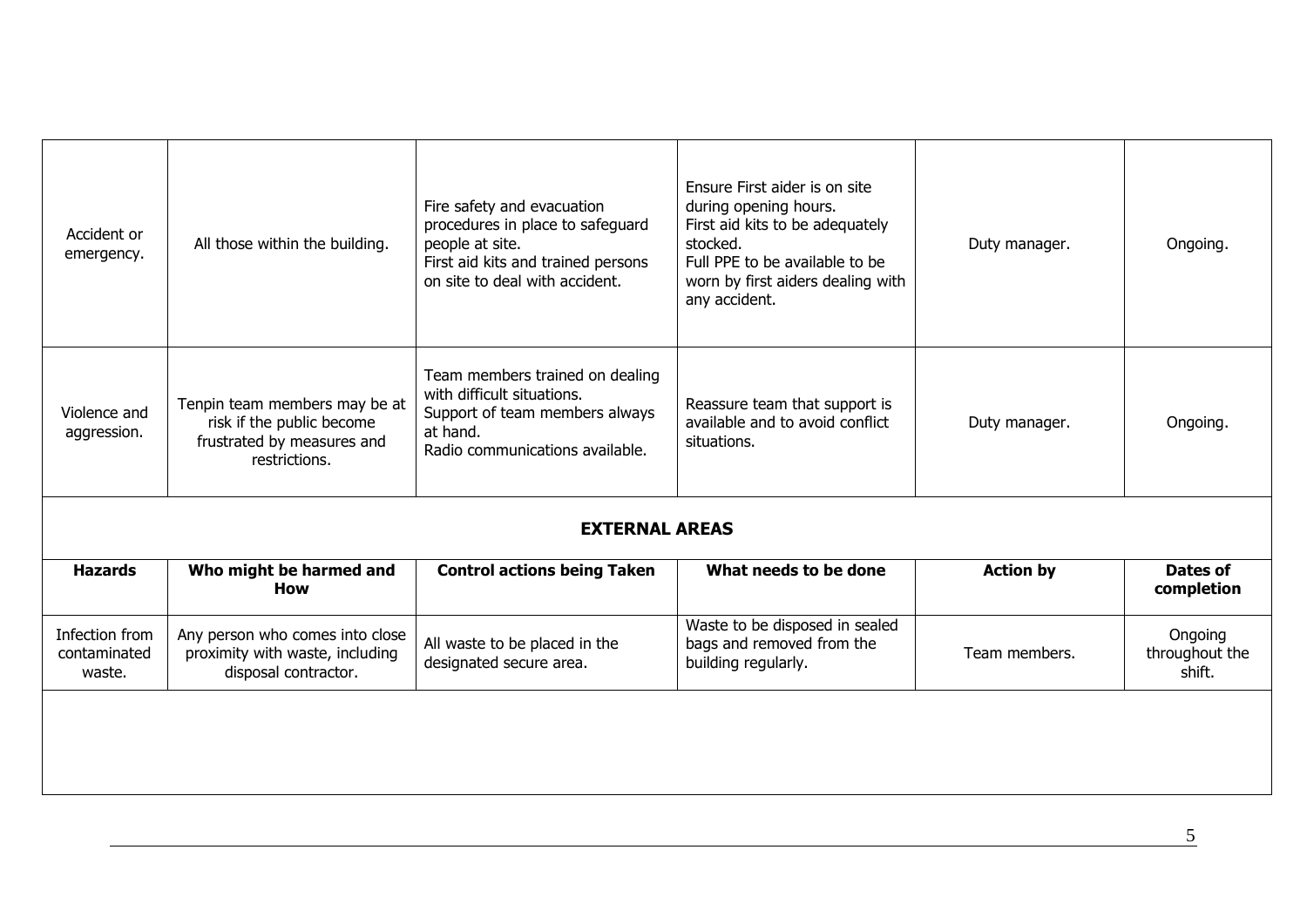| <b>SITE ENTRANCE</b>                               |                                                                                                                                              |                                                                                                                                          |                                                                                                                                                                                      |                                                                                                |                                              |  |  |  |
|----------------------------------------------------|----------------------------------------------------------------------------------------------------------------------------------------------|------------------------------------------------------------------------------------------------------------------------------------------|--------------------------------------------------------------------------------------------------------------------------------------------------------------------------------------|------------------------------------------------------------------------------------------------|----------------------------------------------|--|--|--|
| <b>Hazards</b>                                     | Who might be harmed and<br><b>How</b>                                                                                                        | <b>Control actions being Taken</b>                                                                                                       | What needs to be done                                                                                                                                                                | <b>Action by</b>                                                                               | Dates of<br>completion                       |  |  |  |
| Spread of<br>infection<br>between<br>customers.    | Tenpin customers may be at risk<br>if site entrance is congested and<br>hygiene measures are not<br>followed.                                | Team members are on hand to<br>allay any fears and explain current<br>situation to concerned customers.                                  | Ensure that meet and greet<br>host is present during peak<br>periods.<br>Host to be fully competent on<br>managing new situation and<br>safety rules.<br>Ensure adequate supplies of | Support staff.<br>Operations managers.<br>General manager<br>Learning and Development<br>team. | Ongoing during<br>opening hours.<br>Ongoing. |  |  |  |
|                                                    |                                                                                                                                              |                                                                                                                                          | spare face masks disposable<br>gloves and sanitiser, if required.                                                                                                                    | Duty manager.                                                                                  |                                              |  |  |  |
| Restricted<br>access for<br>disabled<br>customers. | Those with disabilities and their<br>carers have the same protection<br>from infection as all other<br>customers and are treated<br>equally. | Facilities on site enabling free<br>access for wheelchairs to toilets,<br>fire exits and escape routes,<br>sanitisation stations.        | Daily checks to be made to<br>ensure all required areas are<br>accessible including toilets and<br>sanitising stations.                                                              | General managers.                                                                              | Daily prior to<br>opening.                   |  |  |  |
|                                                    | <b>RECEPTION</b>                                                                                                                             |                                                                                                                                          |                                                                                                                                                                                      |                                                                                                |                                              |  |  |  |
| <b>Hazards</b>                                     | Who might be harmed and<br><b>How</b>                                                                                                        | <b>Control actions being Taken</b>                                                                                                       | What needs to be done                                                                                                                                                                | <b>Action by</b>                                                                               | Dates of<br>completion                       |  |  |  |
| Spread of                                          | Team members may come into                                                                                                                   | Physical screens in place at till<br>points unless deemed unnecessary<br>Sanitiser on reception for use by<br>team member and customers. | Staff to be instructed on Covid<br>safety procedures to be<br>followed.                                                                                                              | Learning and Development.                                                                      | Completed                                    |  |  |  |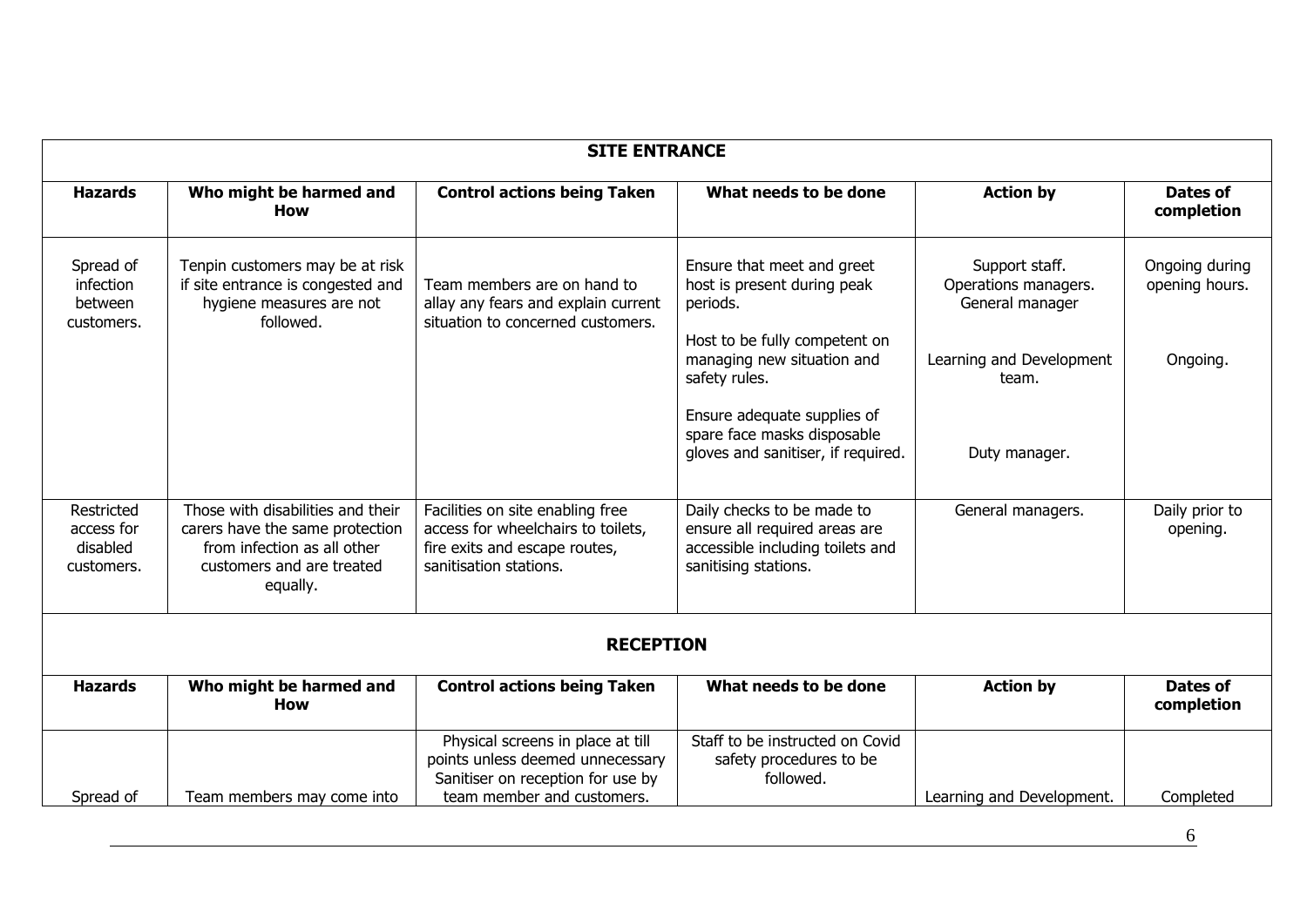| infection<br>between team<br>members and<br>customers at<br>reception area | close proximity to customers or<br>handle contaminated surfaces.                                      | All non-essential items removed<br>from reception area.<br>Cleaning program is in place to<br>ensure sanitisation.                            | Full sanitation of the reception<br>area at the end of each shift<br>Bowling shoes to be visibly<br>sanitised before and after every<br>use.                                                           |                                           | Ongoing whilst<br>open to the public. |  |  |  |  |
|----------------------------------------------------------------------------|-------------------------------------------------------------------------------------------------------|-----------------------------------------------------------------------------------------------------------------------------------------------|--------------------------------------------------------------------------------------------------------------------------------------------------------------------------------------------------------|-------------------------------------------|---------------------------------------|--|--|--|--|
|                                                                            | <b>LANES</b>                                                                                          |                                                                                                                                               |                                                                                                                                                                                                        |                                           |                                       |  |  |  |  |
| <b>Hazards</b>                                                             | Who might be harmed and<br><b>How</b>                                                                 | <b>Control actions being Taken</b>                                                                                                            | What needs to be done                                                                                                                                                                                  | <b>Action by</b>                          | Dates of<br>completion                |  |  |  |  |
| Public uneasy<br>about playing<br>within close<br>proximity to             | Members of the public may be<br>uncomfortable about playing in<br>lanes next to other social groups.  | Physical barriers (permanent<br>screens) have been erected to<br>allow people to play in adjacent<br>lanes without the risk of spreading      | Team members to be briefed<br>on the measures being taken at<br>the lanes so this can be passed<br>onto the customer prior to                                                                          | Operation managers and<br>GM's            | As required.                          |  |  |  |  |
| other groups.                                                              |                                                                                                       | infection.                                                                                                                                    | bowling.                                                                                                                                                                                               | Senior management team<br>Safety adviser. | Completed.                            |  |  |  |  |
| Virus spread by<br>contact with<br>bowling balls                           | Players may be infected if they<br>are handling balls that have been<br>previously handled by others. | Bowling balls on the lanes to be<br>cleaned before the switchover of<br>different customer groups.                                            | Staffing levels to reflect the<br>additional sanitising of balls.                                                                                                                                      | General Manager                           | Ongoing                               |  |  |  |  |
|                                                                            | <b>GAMES AREAS</b>                                                                                    |                                                                                                                                               |                                                                                                                                                                                                        |                                           |                                       |  |  |  |  |
| <b>Hazards</b>                                                             | Who might be harmed and<br><b>How</b>                                                                 | <b>Control actions being Taken</b>                                                                                                            | What needs to be done                                                                                                                                                                                  | <b>Action by</b>                          | Dates of<br>completion                |  |  |  |  |
| Infection from<br>surfaces.                                                | Customers playing gaming<br>machines which have high<br>contact surfaces.                             | High contact surfaces will be<br>sanitised frequently throughout the<br>day.<br>Customers may be offered sanitiser<br>wipes for personal use. | Ensure program is in place<br>enabling enhanced cleaning of<br>machines.<br>Mobile team member on hand<br>in games area to sanitise<br>machines on a regular basis or<br>at the request of a customer. | Duty manager.                             | Ongoing.                              |  |  |  |  |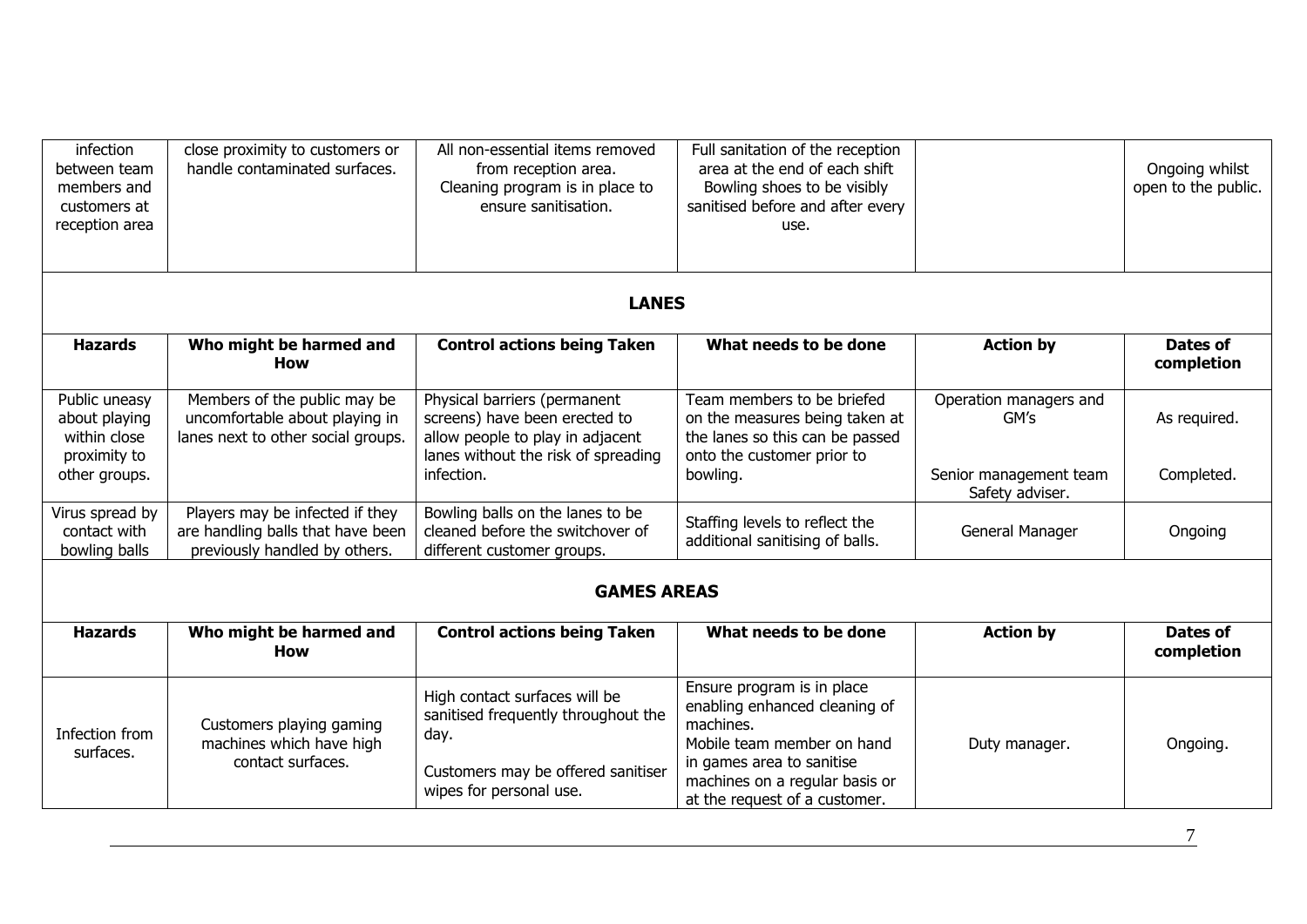|                                                        |                                                                                                |                                                                                                                                                                                                                                                                                                                                       | Enhanced cleaning regime to<br>put in place to include balls,<br>cue's, triangle and other high<br>contact surfaces.<br>Sanitisation wipes available for<br>games users on request.                                             |                               |                                       |
|--------------------------------------------------------|------------------------------------------------------------------------------------------------|---------------------------------------------------------------------------------------------------------------------------------------------------------------------------------------------------------------------------------------------------------------------------------------------------------------------------------------|---------------------------------------------------------------------------------------------------------------------------------------------------------------------------------------------------------------------------------|-------------------------------|---------------------------------------|
| Multiple<br>handling of<br>pool cues and<br>bats.      | People playing games are at risk<br>of becoming infected from cues,<br>bats etc.               | Pool cues table tennis bats and<br>balls will be in situ with sanitiser<br>wipes issued to customers on<br>request. Sanitiser to be available<br>for sanitising of air hockey and ball<br>use games.                                                                                                                                  | Mobile team member available<br>in games area to sanitise<br>machines on a regular basis or<br>at the request of a customer.                                                                                                    | Duty manager.                 | Ongoing whilst<br>open to the public. |
| Contamination<br>via VR<br>equipment.                  | Customers using VR games are<br>at risk of infection from headsets<br>wrist sets and surfaces. | The VR equipment will be manned<br>whenever it is available for public<br>use.<br>Sanitiser station to be sited nearby<br>for use by public. Sanitiser wipes to<br>be available for public playing the<br>game.<br>All touch points of the equipment<br>to be sanitised after each game.<br>This includes any helmet and<br>handsets. | Take necessary local measures<br>to prevent children climbing on<br>machines when not in use.<br>Staff to be trained on correct<br>sanitising procedures.<br>Team member to have minimal<br>close contact with any<br>customer. | Duty manager.<br>Team member. | Ongoing.                              |
| Spread of<br>infection form<br>use of Karaoke<br>pods. | Customers may be at risk of<br>infection if precautions are not<br>taken.                      | Sanitiser available within each<br>booth for customer use. The booth<br>in particular the microphones and<br>TV (Song choice) will be sanitised<br>between each group using the<br>facility.                                                                                                                                          | All equipment and seating to be<br>sanitised prior to and after use.<br>Sanitising wipes made available<br>to customers.                                                                                                        | Team members                  | Prior to use.                         |
| Contamination<br>from coin                             | Customers may spread infection<br>and become contaminated if                                   | Foam inserts made available for<br>each customer. Disposable face                                                                                                                                                                                                                                                                     | Masks to be made available<br>within the machine.                                                                                                                                                                               | General Manager               | Ongoing as the<br>machine is open to  |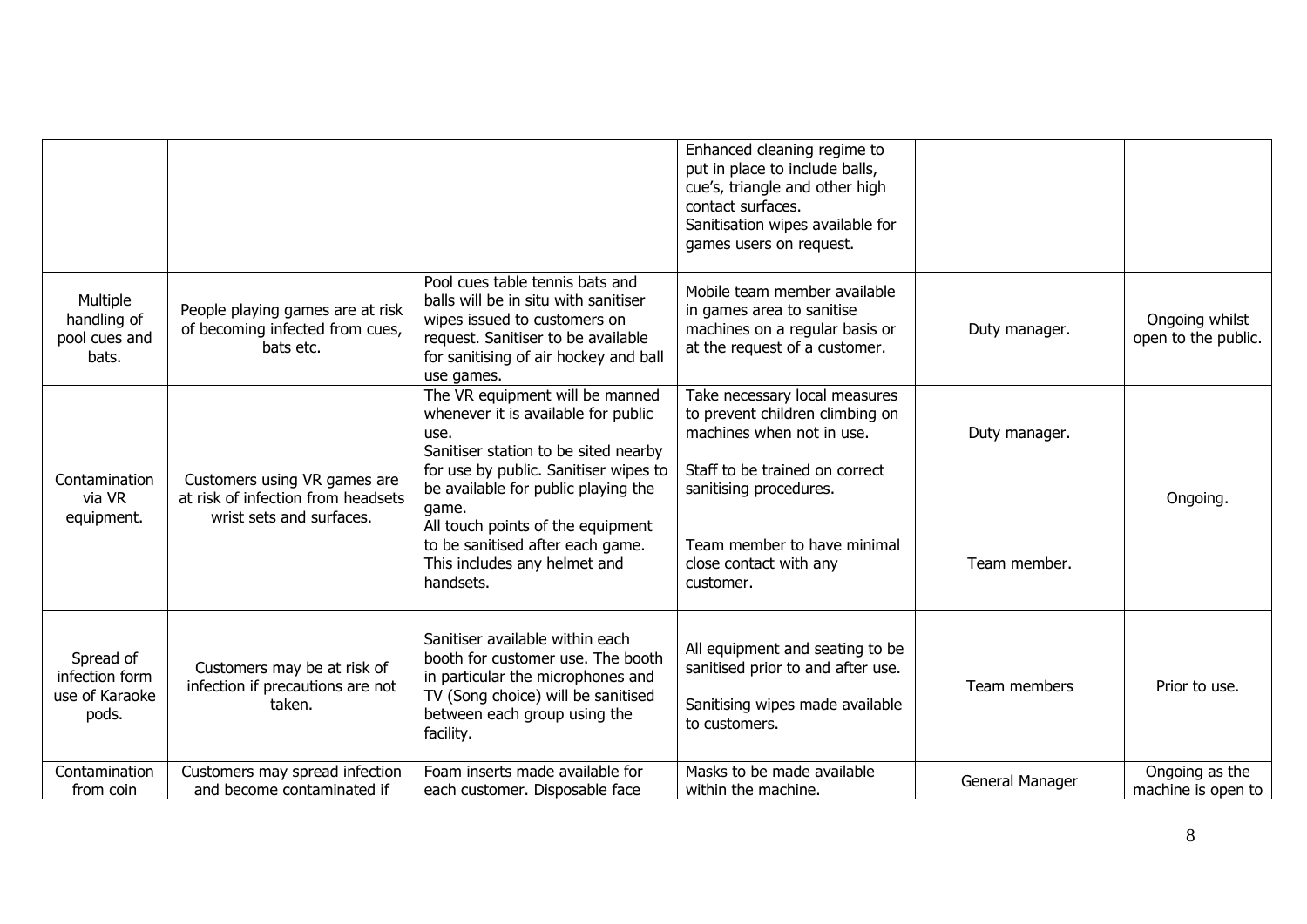| operated VR<br>machines                               | precautions are not taken to<br>sanitise and restrict use of VR<br>machines. | coverings available to be used with<br>headgear.<br>Instructions on use of sanitiser and<br>need to clean head gear displayed<br>for each customer.                                   | Sanitiser to available near the<br>machines.                                                                                                                   |                                            | use by public.                      |
|-------------------------------------------------------|------------------------------------------------------------------------------|---------------------------------------------------------------------------------------------------------------------------------------------------------------------------------------|----------------------------------------------------------------------------------------------------------------------------------------------------------------|--------------------------------------------|-------------------------------------|
|                                                       |                                                                              | <b>BATFAST</b>                                                                                                                                                                        |                                                                                                                                                                |                                            |                                     |
| <b>Hazards</b>                                        | Who might be harmed and<br><b>How</b>                                        | <b>Control actions being Taken</b>                                                                                                                                                    | What needs to be done                                                                                                                                          | <b>Action by</b>                           | Dates of<br>completion              |
| Spread of<br>infection from<br>handling<br>equipment. | Customers may be at risk from<br>handling helmet, bat and touch<br>screen.   | Helmet and bat will be stored away<br>from public until requested.<br>Equipment will be sanitised before<br>and after each game.<br>Touch screen will be sanitised after<br>each use. | Customers to be given sanitiser<br>wipes on entry to use as<br>required.<br>Ensure team members are<br>aware of the need to sanitise<br>equipment and screens. | Management team.                           | Ongoing when<br>open to the public. |
|                                                       |                                                                              | <b>FOOD AND DRINK SERVICE</b>                                                                                                                                                         |                                                                                                                                                                |                                            |                                     |
| <b>Hazards</b>                                        | Who might be harmed and<br>How                                               | <b>Control actions being Taken</b>                                                                                                                                                    | What needs to be done                                                                                                                                          | <b>Action by</b>                           | <b>Dates of</b><br>completion       |
| Spread of<br>infection.                               | Risk of infection of team member<br>if customers are in close<br>proximity.  | Hand sanitiser station positioned at<br>servery area.<br>Perspex screen positioned at each<br>till point where it is deemed<br>necessary.                                             | Ensure screens are in place and<br>functional.<br>Team members have the option<br>to wear face coverings,<br>however it is a personal choice.                  | Operational managers.<br>General managers. | Completed.                          |
| Spread of<br>infection.                               | Risk of contamination of surfaces<br>and items handled multiple times        | Non-essential items to be removed<br>from kitchens prior to operation.                                                                                                                | Team members to be made<br>aware and adhere to enhanced                                                                                                        | General manager.                           | Ongoing whilst in<br>operation.     |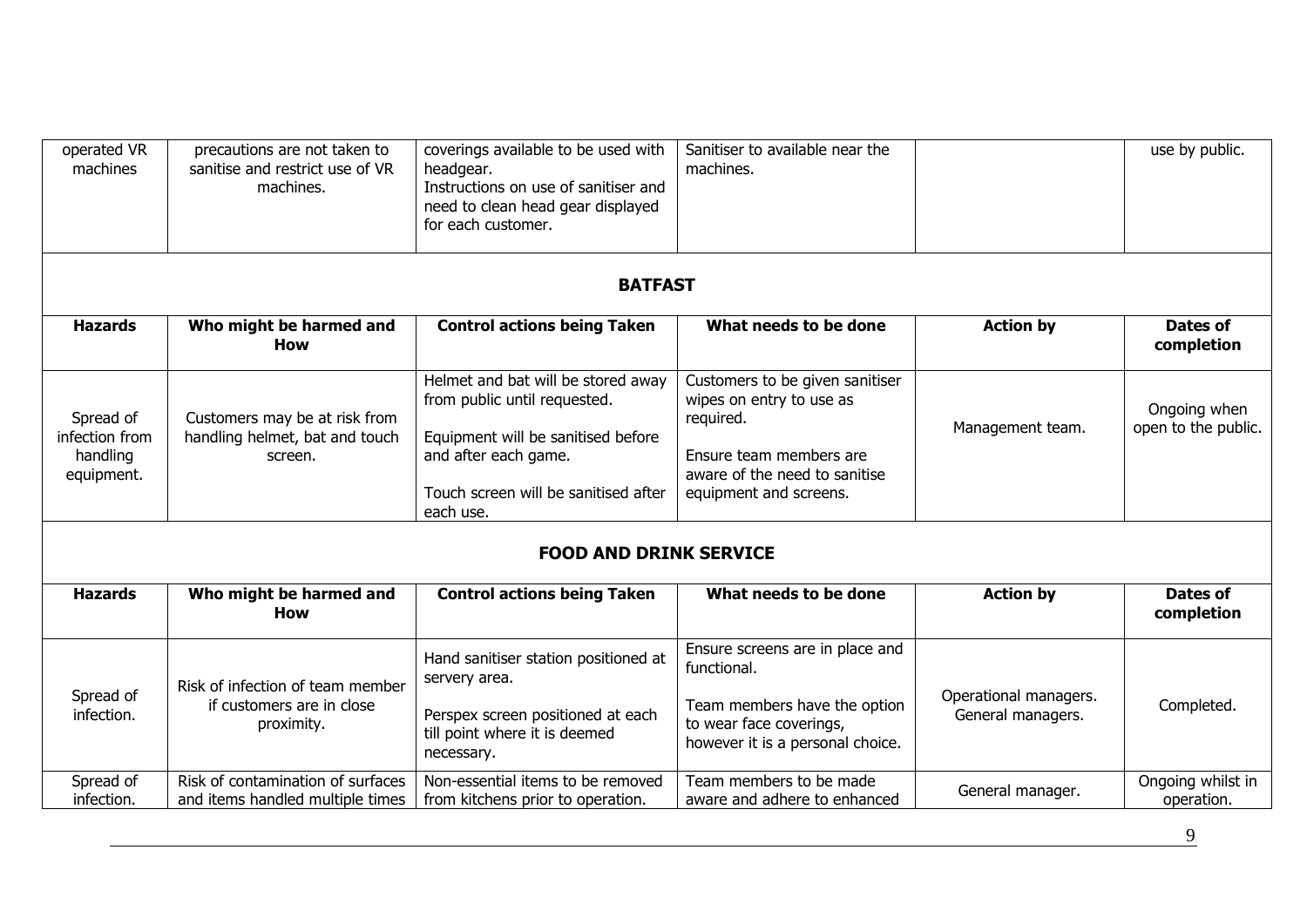|                         | and hygiene standards are poor.                                                                        | Daily cleaning schedule to be<br>adhered to with enhanced<br>sanitation of high use and high<br>contact surfaces in the kitchen and<br>storage areas.                                                                      | cleaning and sanitation policies.                                                                                                                                                                                                                                                                                                                                                                            |                                           |                                     |
|-------------------------|--------------------------------------------------------------------------------------------------------|----------------------------------------------------------------------------------------------------------------------------------------------------------------------------------------------------------------------------|--------------------------------------------------------------------------------------------------------------------------------------------------------------------------------------------------------------------------------------------------------------------------------------------------------------------------------------------------------------------------------------------------------------|-------------------------------------------|-------------------------------------|
| Spread of<br>infection. | Risk of contamination of surfaces<br>and items handled multiple<br>times.                              | Wipeable menu's to be used.<br>Provide single use condiments to<br>be used.<br>Web-based ordering app to be<br>encouraged to reduce queues<br>when food ordering.<br>Media and advertising to promote<br>cashless payment. | Condiments and cutlery to be<br>removed and only issued with<br>meal on request.<br>Menus to be thoroughly<br>sanitised throughout the day.<br>Single use condiments in<br>sachets to be issued.<br>Customers encouraged to pay<br>by cashless system throughout<br>the venue.<br>Bar and food prep areas to be<br>fully cleansed and sanitised at<br>the end of each shift.<br>Ongoing sanitisation of high | Team members.<br>General managers.        | Ongoing.                            |
|                         |                                                                                                        | Cashless limit increased.                                                                                                                                                                                                  | contact or food contact surfaces<br>to take place throughout the<br>shift.<br>Team members are not<br>permitted to prepare their own<br>food in the kitchens (staff food<br>from menu permitted).                                                                                                                                                                                                            | Team members.                             | Ongoing when<br>open to the public. |
| Spread of<br>infection. | Risk of spread of infection if<br>social distancing is impracticable<br>in the kitchen and prep areas. | Limit kitchen access to as few<br>people as is necessary.<br>Minimise access to walk in storage<br>areas, freezers, and fridges.<br>Minimise contact at handover<br>points.                                                | Work to be organised at site to<br>maximise safe procedures and<br>minimise social contact.                                                                                                                                                                                                                                                                                                                  | Operations managers.<br>General managers. | Ongoing                             |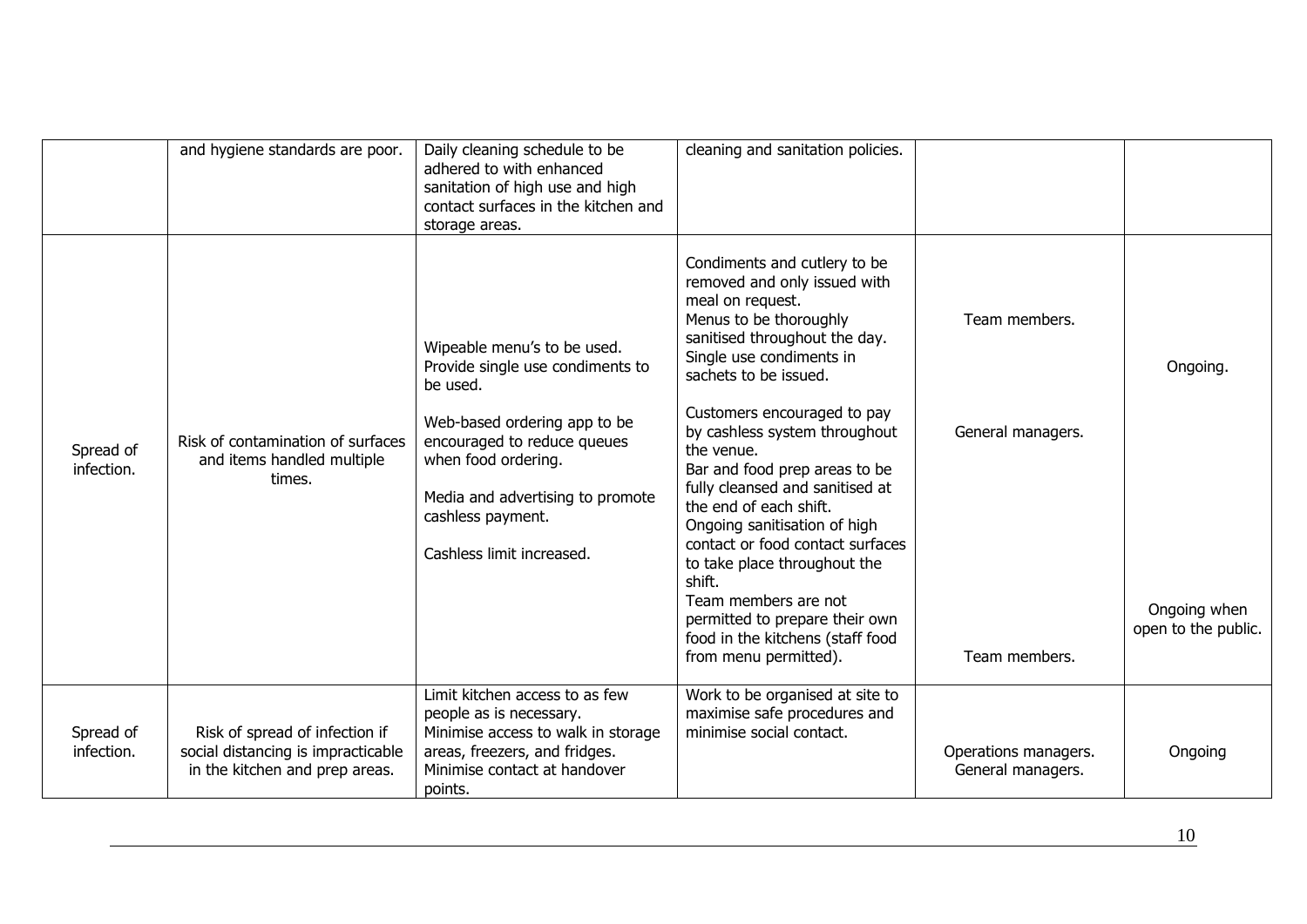| <b>TOILET AREAS</b>                       |                                                                                         |                                                                                                                                           |                                                                                                                                                                                                                                             |                                         |                                                |  |
|-------------------------------------------|-----------------------------------------------------------------------------------------|-------------------------------------------------------------------------------------------------------------------------------------------|---------------------------------------------------------------------------------------------------------------------------------------------------------------------------------------------------------------------------------------------|-----------------------------------------|------------------------------------------------|--|
| <b>Hazards</b>                            | Who might be harmed and<br><b>How</b>                                                   | <b>Control actions being Taken</b>                                                                                                        | What needs to be done                                                                                                                                                                                                                       | <b>Action by</b>                        | Dates of<br>completion                         |  |
| Spread of<br>infection.                   | People using the toilet facilities<br>may not follow good hygienic<br>practises.        | Appropriate waste receptacles to<br>be in all toilets, frequent checks on<br>toilets and disposal of waste in<br>appropriate sealed bags. | Organise toilet checks and<br>ensure that are carried out<br>effectively.                                                                                                                                                                   | Duty manager.                           |                                                |  |
|                                           |                                                                                         | Hand driers available in each toilet<br>hand washing area.                                                                                | Toilets to be fully sanitised at<br>the end/beginning of each day.<br>Sanitiser dispensers to be<br>checked and filled frequently.<br>Monitor toilets to signage<br>remains intact.<br>Use of signs and posters to<br>promote good hygienic | Team members.                           | Frequently<br>throughout the<br>day.<br>Daily. |  |
|                                           |                                                                                         | <b>BACK OF HOUSE</b>                                                                                                                      | practices.                                                                                                                                                                                                                                  |                                         |                                                |  |
| <b>Hazards</b>                            | Who might be harmed and<br><b>How</b>                                                   | <b>Control actions being Taken</b>                                                                                                        | What needs to be done                                                                                                                                                                                                                       | <b>Action by</b>                        | Dates of<br>completion                         |  |
| Contamination<br>from outside<br>sources. | Staff may be at risk of<br>contamination from personal<br>items of other staff members. | Personal items to be managed on<br>site.<br>Additional uniforms have been<br>purchased to allow for cleaning<br>after each shift.         | Uniforms not to be worn off<br>site. Staff to sanitise & clean<br>uniforms regularly.                                                                                                                                                       | Duty manager.                           | Ongoing.                                       |  |
| Non-adherence<br>to social<br>distancing. | Team members who may use<br>staff room.                                                 | Staff room use to be as normal.                                                                                                           | Use of staff rooms will be<br>reviewed to ensure staff are not<br>put at undue risk when on<br>breaks.                                                                                                                                      | Operations manager.<br>General manager. | Prior to operation.                            |  |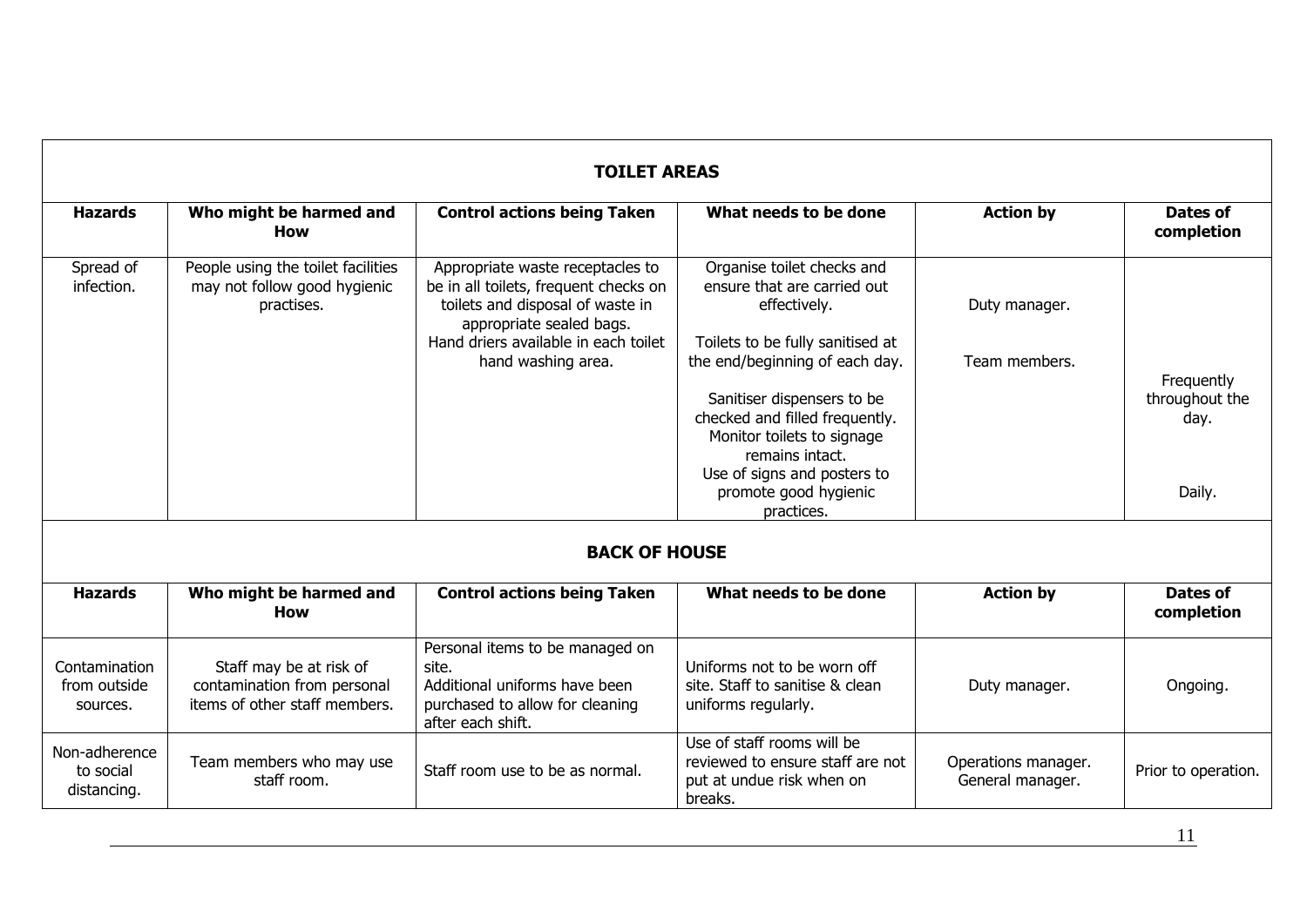| <b>SOFT PLAY AREAS</b>                        |                                                                                                  |                                                                                                                                                                                                                                                                                                                                                                       |                                                                                                                                                                                                                                                                             |                                          |                                      |  |
|-----------------------------------------------|--------------------------------------------------------------------------------------------------|-----------------------------------------------------------------------------------------------------------------------------------------------------------------------------------------------------------------------------------------------------------------------------------------------------------------------------------------------------------------------|-----------------------------------------------------------------------------------------------------------------------------------------------------------------------------------------------------------------------------------------------------------------------------|------------------------------------------|--------------------------------------|--|
| <b>Hazards</b>                                | Who might be harmed and<br><b>How</b>                                                            | <b>Control actions being Taken</b>                                                                                                                                                                                                                                                                                                                                    | What needs to be done                                                                                                                                                                                                                                                       | <b>Action by</b>                         | Dates of<br>completion               |  |
| Damaged or<br>faulty<br>equipment.            | Children in the arena may suffer<br>injury if the equipment is<br>damaged or there is a failure. | All equipment is built to strict<br>British and international safety<br>standards. The equipment is<br>installed by competent persons.<br>The equipment and arena are<br>subject to official inspection and<br>certification by competent person<br>on an annual basis.<br>Daily and weekly checks are made<br>on the equipment and faults acted<br>upon immediately. | Equipment to be fully inspected<br>by competent person prior to<br>opening after lockdown.<br>Record all periodic checks on<br>Checkit system.<br>Full first aid facilities and aiders<br>on site to deal with injuries and<br>accidents.                                   | Competent contractor.<br>Team members    | Completed.                           |  |
| Contact with<br>equipment or<br>fixtures      | Children playing in the arena may<br>come into contact with<br>contaminated surfaces.            | Fully sanitation of all equipment is<br>undertaken on a daily basis<br>including high level surfaces that<br>may have had hand contact.<br>Low level contact surfaces are<br>sanitised after each session.                                                                                                                                                            | Full sanitation regime to be put<br>in place at the venue.<br>Equipment that is incapable of<br>effective sanitation to be<br>removed from use.                                                                                                                             | General manager.                         |                                      |  |
| Spread of<br>infection from<br>child to child | Children may spread infection by<br>close contact and airborne<br>droplets.                      | Children to be encouraged to<br>sanitise their hands prior to<br>entering the arena.<br>Sanitising low level high contact<br>surfaces after each session.                                                                                                                                                                                                             | Wrist bands to be introduced to<br>monitor and manage numbers.<br>Unwell children to be refused<br>entry.<br>Arena to be closely managed at<br>site (not supervised directly)<br>Ensure team are aware of the<br>new rules governing the play<br>areas and how to implement | General<br>manager/operations<br>manager | Prior to reopening<br>to the public. |  |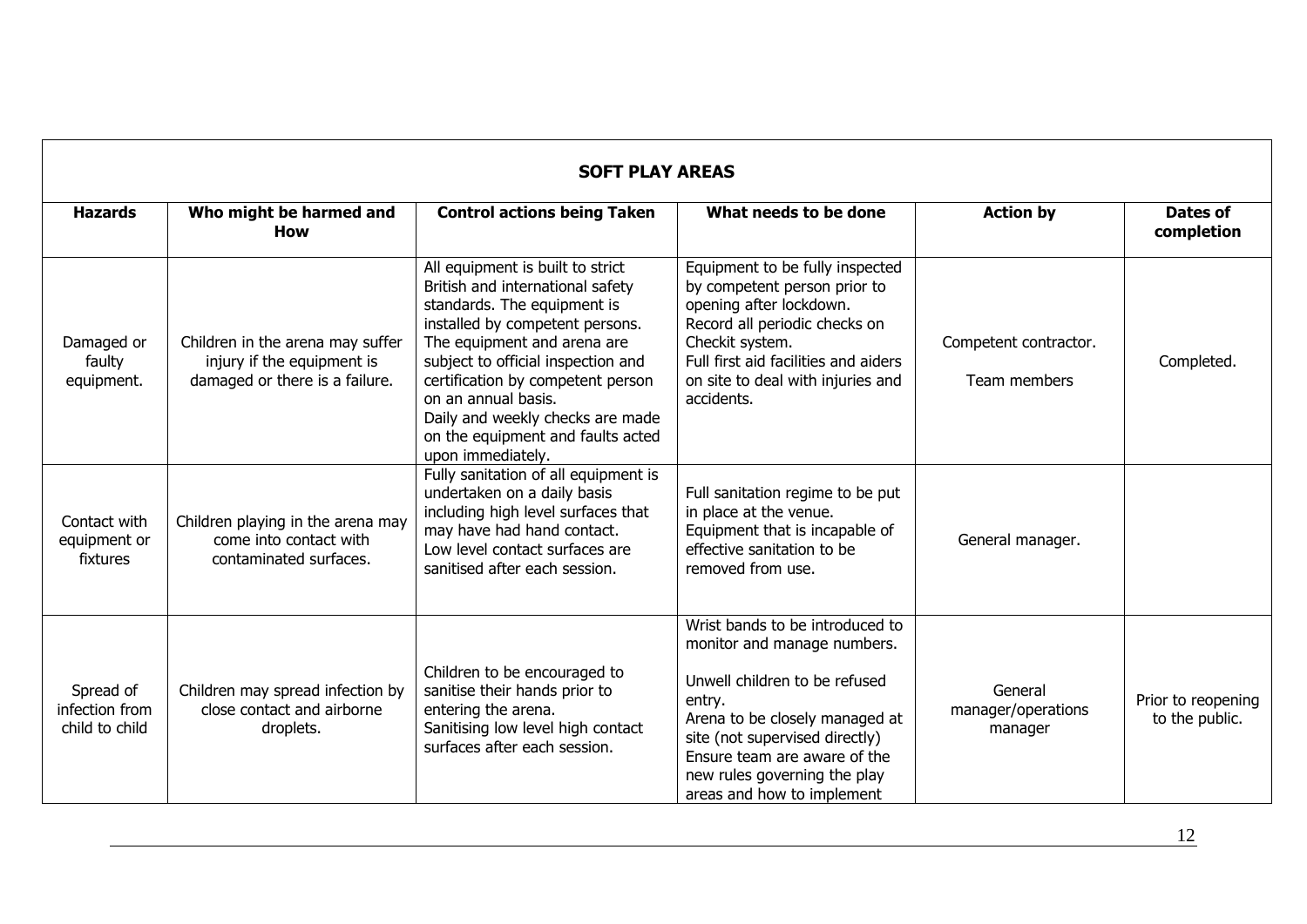|                                        |                                                                                                           |                                                                                                                                                                                                  | new procedures.<br>Personal items to be left with<br>parent/guardian.<br>Zero tolerance on rule breakers.              |                                          |                                       |
|----------------------------------------|-----------------------------------------------------------------------------------------------------------|--------------------------------------------------------------------------------------------------------------------------------------------------------------------------------------------------|------------------------------------------------------------------------------------------------------------------------|------------------------------------------|---------------------------------------|
|                                        |                                                                                                           | <b>SECTOR 7</b>                                                                                                                                                                                  |                                                                                                                        |                                          |                                       |
| <b>Hazards</b>                         | Who might be harmed and<br><b>How</b>                                                                     | <b>Control actions being Taken</b>                                                                                                                                                               | What needs to be done                                                                                                  | <b>Action by</b>                         | Dates of<br>completion                |
| Contamination<br>from<br>equipment     | Players may become infected if<br>precautions are not taken<br>sanitise equipment.                        | The equipment and bases (high<br>touch surfaces) will be sanitised<br>regularly.                                                                                                                 | Procedures in place and staff<br>instructed on new procedures<br>to follow.                                            | General Manager                          | Ongoing after<br>each game.           |
|                                        |                                                                                                           | <b>STAFF COMMUNICATIONS</b>                                                                                                                                                                      |                                                                                                                        |                                          |                                       |
| <b>Hazards</b>                         | Who might be harmed and<br>How                                                                            | <b>Control actions being Taken</b>                                                                                                                                                               | What needs to be done                                                                                                  | <b>Action by</b>                         | Dates of<br>completion                |
| Failure to<br>identify team<br>members | Team members may have<br>identified a risk on site not<br>otherwise considered by<br>company.             | All team members kept up to date<br>with company progress.<br>"Talk to Us" app available to all<br>staff allowing them to voice any<br>concerns to HR dept.<br>All team members will be provided | Each site will appoint a<br>nominate person to whom team<br>members can express concerns<br>and voice recommendations. | Operations managers<br>General managers. | Set up prior to<br>opening to public. |
| concerns.                              | Health of team member may<br>suffer if they have concerns<br>which have not been<br>communicated to them. | and required to undertake online<br>courses on the new Covid safety<br>procedures.<br>Guidelines have been issued by                                                                             |                                                                                                                        | Operations director.                     |                                       |